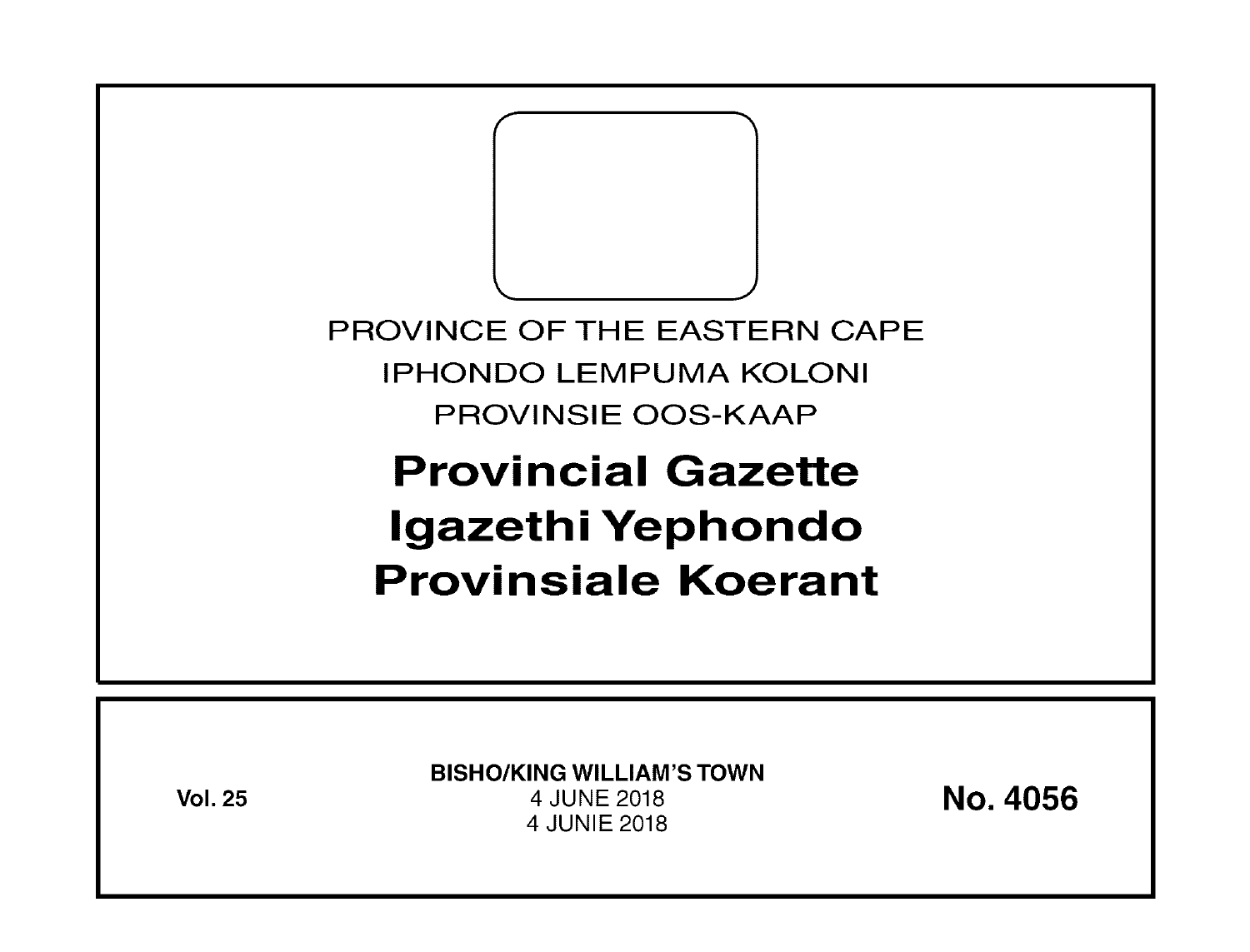# **IMPORTANT NOTICE:**

**THE GOVERNMENT PRINTING WORKS WILL NOT BE HELD RESPONSIBLE FOR ANY ERRORS THAT MIGHT OCCUR DUE TO THE SUBMISSION OF INCOMPLETE I INCORRECT I ILLEGIBLE COPY.** 

**No FUTURE QUERIES WILL BE HANDLED IN CONNECTION WITH THE ABOVE.** 

### **CONTENTS**

|    |                                                                                                           | Gazette | Page |
|----|-----------------------------------------------------------------------------------------------------------|---------|------|
|    |                                                                                                           | No.     | No.  |
|    | <b>PROVINCIAL NOTICES • PROVINSIALE KENNISGEWINGS</b>                                                     |         |      |
| 94 | Spatial Planning and Land Use Management Act (16/2013): Erf 936, Fairview, Port Elizabeth                 | 4056    | 11   |
| 95 | Municipal Property Rates Act 6 of 2004: Raymond Mhlaba Municipality: Notice calling for the inspection of |         |      |
|    |                                                                                                           | 4056    | 12   |
| 96 | Local Government: Municipal Property Rates Act (6/2004): Inspection of Supplementary Valuation Roll and   |         |      |
|    |                                                                                                           | 4056    | 13   |
| 97 |                                                                                                           | 4056    | 14   |
| 98 |                                                                                                           | 4056    | 14   |
|    | LOCAL AUTHORITY NOTICES • PLAASLIKE OWERHEIDS KENNISGEWINGS                                               |         |      |
| 95 |                                                                                                           | 4056    | 15   |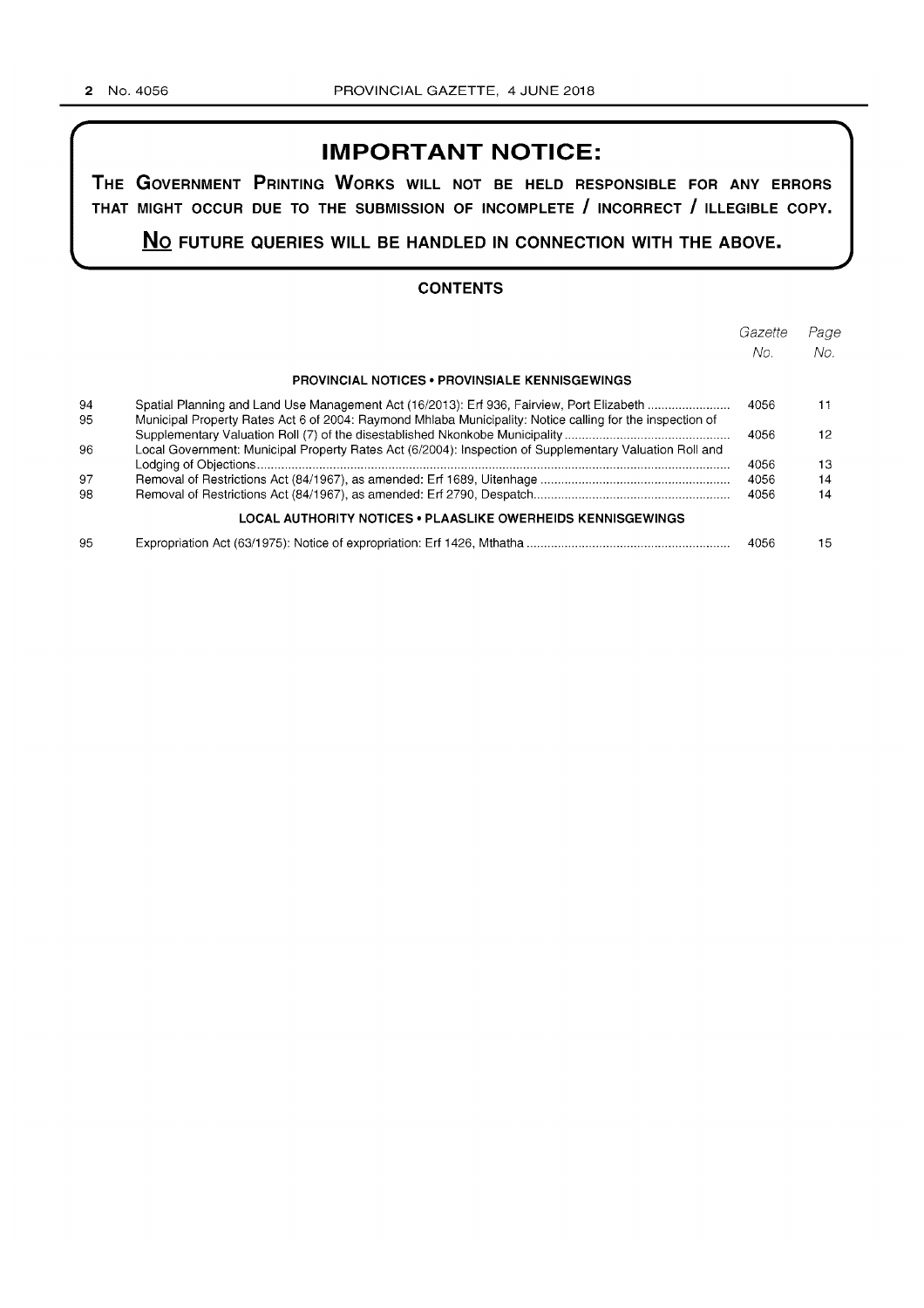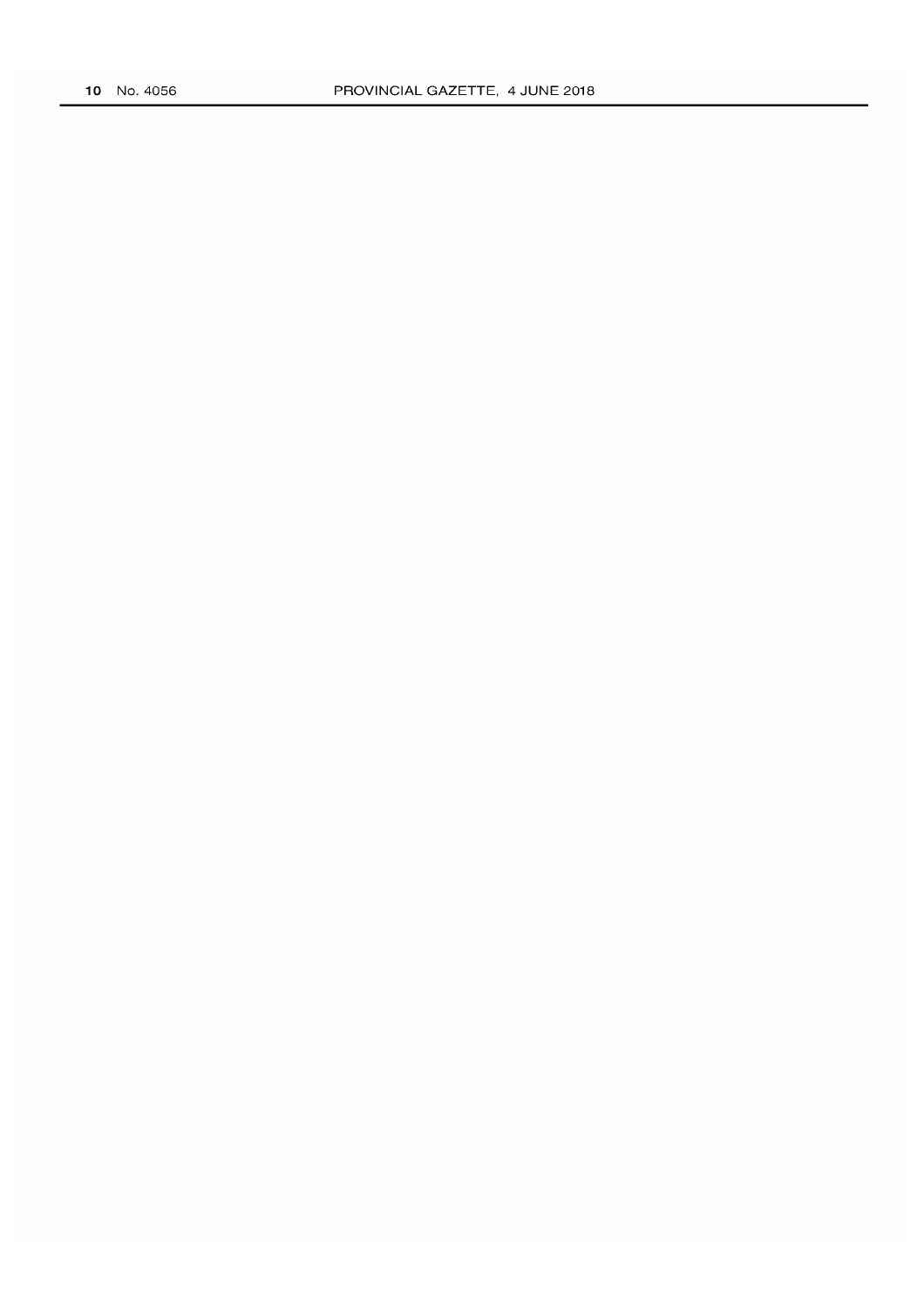# PROVINCIAL NOTICES • PROVINSIALE KENNISGEWINGS

## PROVINCIAL NOTICE 94 OF 2018

NELSON MANDELA BAY MUNICIPALITY (EASTERN CAPE) Removal of Restrictions in terms of the Spatial Planning and Land Use Management Act, 2013 (Act 16 of 2013) ERF 936, FAIRVIEW PORT ELIZABETH, EASTERN CAPE Under Section 47 of the Spatial Planning and Land Use Management Act, 2013 (Act 16 of 2013) and upon instructions by the Local Authority, a notice is hereby given that conditions C.21 (b), (c) and (d) , as contained in Deed of Transfer No T *28040/2008* applicable to Erf 936 FAIRVIEW is hereby removed.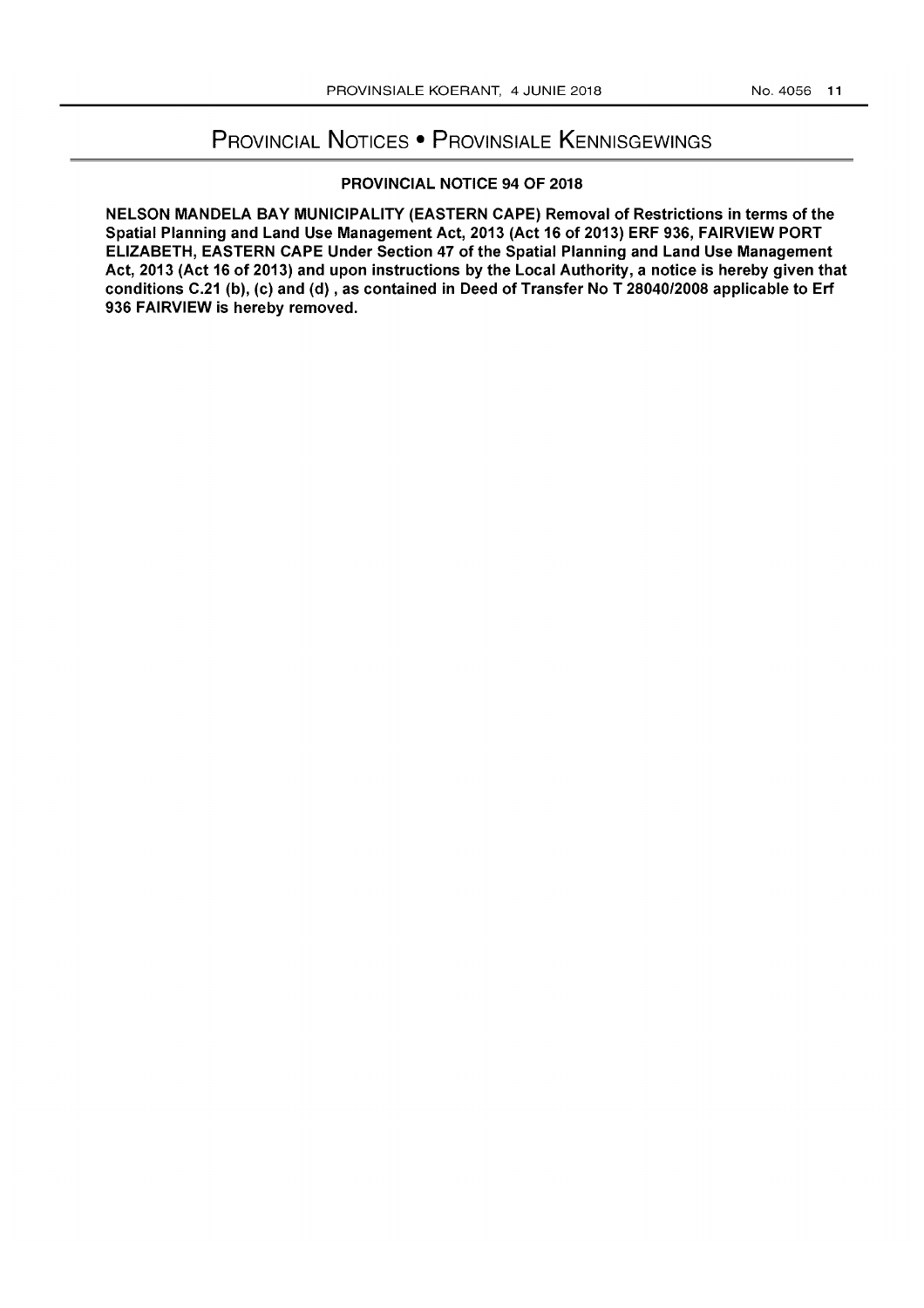#### **PROVINCIAL NOTICE 95 OF 2018**



ivi ii

### **NOTICE CALLING FOR THE INSPECTION OF SUPPLEMENTARY VALUATION ROLL (7) OF THE DISESTABLISHED NKONKOBE MUNICIPALITY IN TERMS OF THE MUNICIPAL PROPERTY RATES ACT 6 OF 2004**

The Disestablished Nkonkobe Municipality wishes to give a notice in terms of Section 49(1) (a)(i) read together with Section 78(2)of the Local Government Municipal Property Rates Act 6 of 2004, that the Municipality's Supplementary Valuation Roll 7 ( **Data cleaning)** for the period 1 July 2014 to 30 June 2018 will be open for public inspection at designated Municipal offices situated at the addresses below during office hours, from **4 June 2018 to 25 June 2018.** 

- Municipal Managers Office (Fort Beaufort)
- Finance department (Fort beaufort)
- Alice Municipal offices and library
- Seymour Municipal offices and library
- Middledriff Municipal Office

Notice is further given in terms of sec 49(1) (a) (ii) read together with Section 78(2) of the Municipal Property Rates Act of 2004, that the owner of an immovable property or any other person who desires may lodge an objection with the Municipal Manager in respect of any matter reflected in, or omitted from the Valuation Roll within the above mentioned period.

In terms of Sect 50(2) of the Municipal rates Act 6 of 2004, an objection must be in relation to a specific individual property and not against the Valuation Roll. The form for lodging an objection is obtainable from the Municipal offices. Completed forms must be returned to any Municipality offices in Raymond Mhlaba Area on or before **25 June 2018.** 

For Further enquiries please contact the Project Manager (Mr.Britz) at Raymond Mhlaba Municipality Property Valuation Office at: **(046) 645 7437** 

**Municipal Manager Me U Malinzi.**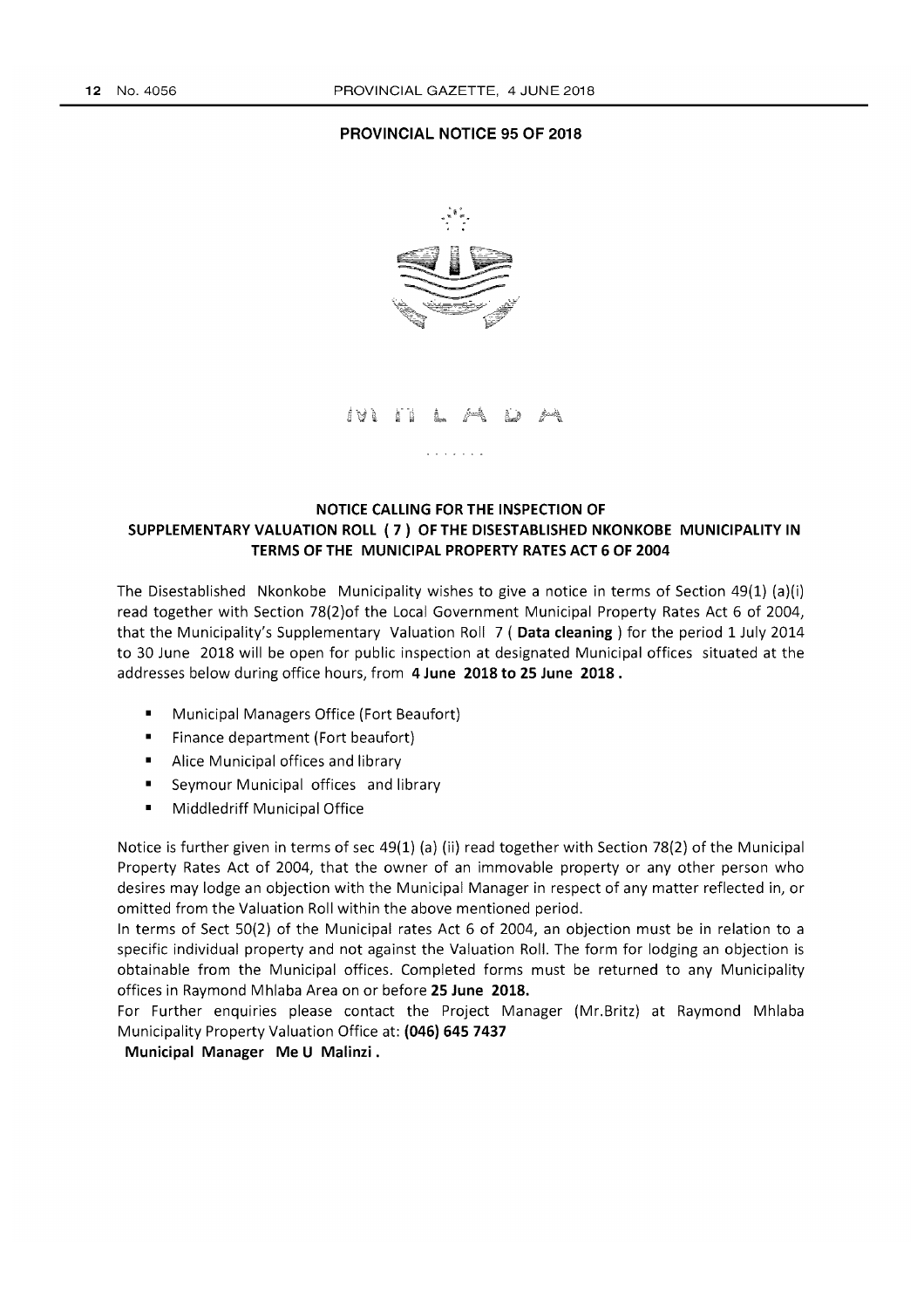#### PROVINCIAL NOTICE 96 OF 2018

## **INSPECTION OF SUPPLEMENTARY VALUATION ROLL AND LODGING OF OBJECTIONS**

Notice is hereby given, in terms of Section  $49(1)(a)(i)$  read together with Section 78(2) of the Local Government Municipal Property Rates Act, of 2004 (Act No.6 of 2004) (hereinafter referred to as the "Act"), that the Supplementary Valuation Roll for the financial years 1 July 2017 to 30 June 2021 is open for public inspection at the office of the Chief Financial Officer, Ground floor, Mfanasekhaya Gqobose Building, Govan Mbeki Avenue, Port Elizabeth for the period 11 June 2018 to 27 July 2018, Mondays to Fridays, during office hours, i.e. 08:00 to 16:00. In addition, the supplementary valuation roll is also available on the Nelson Mandela Bay Municipality's website, www.nelsonmandelabay.gov.za

Property owners or other persons are hereby invited, in terms of Section 49(1)(a)(ii) read together with Section 78(2) of the Act, to lodge an objection with the City Manager in respect of any matter reflected in, or omitted from, the Valuation Roll within the abovementioned period.

Attention is specifically drawn to the fact that in terms of Section 50(2) of the Act, an objection must be in relation to a specific individual property and not against the supplementary valuation roll as such.

The objection form is obtainable at all Customer Care Centres, or on the Nelson Mandela Bay Municipality's website, www.nelsonmandelabay.gov.za

Completed forms must be returned to:

CITY MANAGER Nelson Mandela Bay Metropolitan Municipality Valuation Roll P.O. Box 834 Port Elizabeth *6000* 

Alternatively, completed objection forms may be handed in at any Municipal Customer Care Centre.

For enquiries, please contact the Municipality's Call Centre on 041-506 5555.

## CLOSING DATE FOR SUBMISSION OF OBJECTIONS: FRIDAY, 27 JULY 2018, BEFORE 16HOO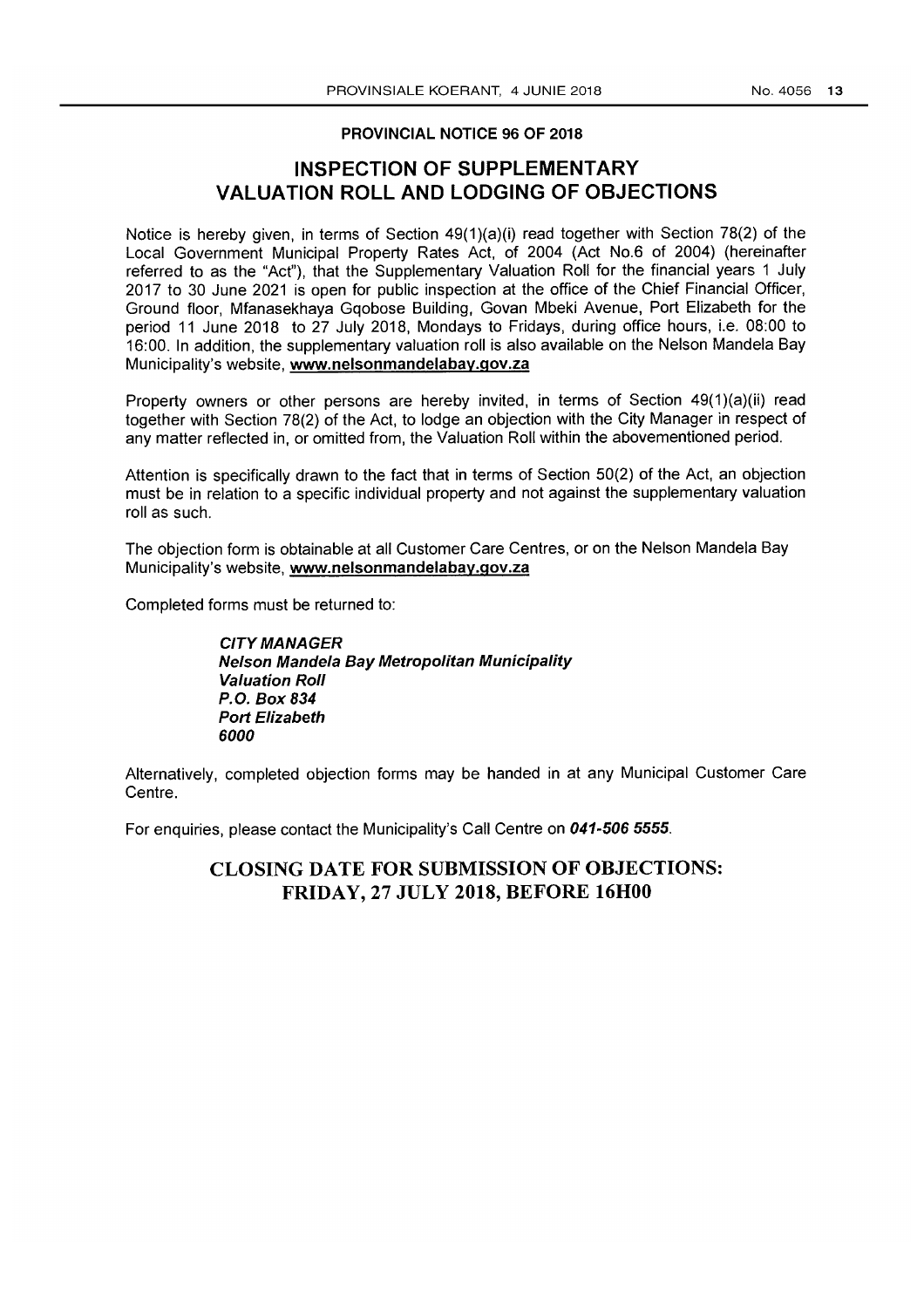#### **PROVINCIAL NOTICE 97 OF 2018**

### **EASTERN CAPE PROVINCE**

#### **DEPARTMENT OF COOPERATIVE GOVERNANCE AND TRADITIONAL AFFAIRS**

### **NELSON MANDELA BAY MUNICIPALITY**

## **REMOVAL OF RESTRICTIONS ACT, 1967:**

#### **ERF 1689 UITENHAGE**

Under section 2(1) of the Removal of Restrictions Act, 1967 (Act 84 of 1967) as amended, and on application by the owner of Erf 1689 Uitehage, Conditions 5 (b), 5(c) and 5 (d) in Deed of Transfer No. T33078/2008 are hereby removed

### **PROVINCIAL NOTICE 98 OF 2018**

## **EASTERN CAPE PROVINCE**

## **DEPARTMENT OF COOPERATIVE GOVERNANCE AND TRADITIONAL AFFAIRS**

## **NELSON MANDELA BAY MUNICIPALITY**

## **REMOVAL OF RESTRICTIONS ACT, 1967:**

## **ERF 2790 DESPATCH**

Under section 2(1) of the Removal of Restrictions Act, 1967 (Act 84 of 1967) as amended, and on application by the owner of Erf 2790 Despatch: Port Elizabeth, Conditions D6 (a), (b), (c) and (d) in Deed of Transfer No. T5340/2008 are hereby removed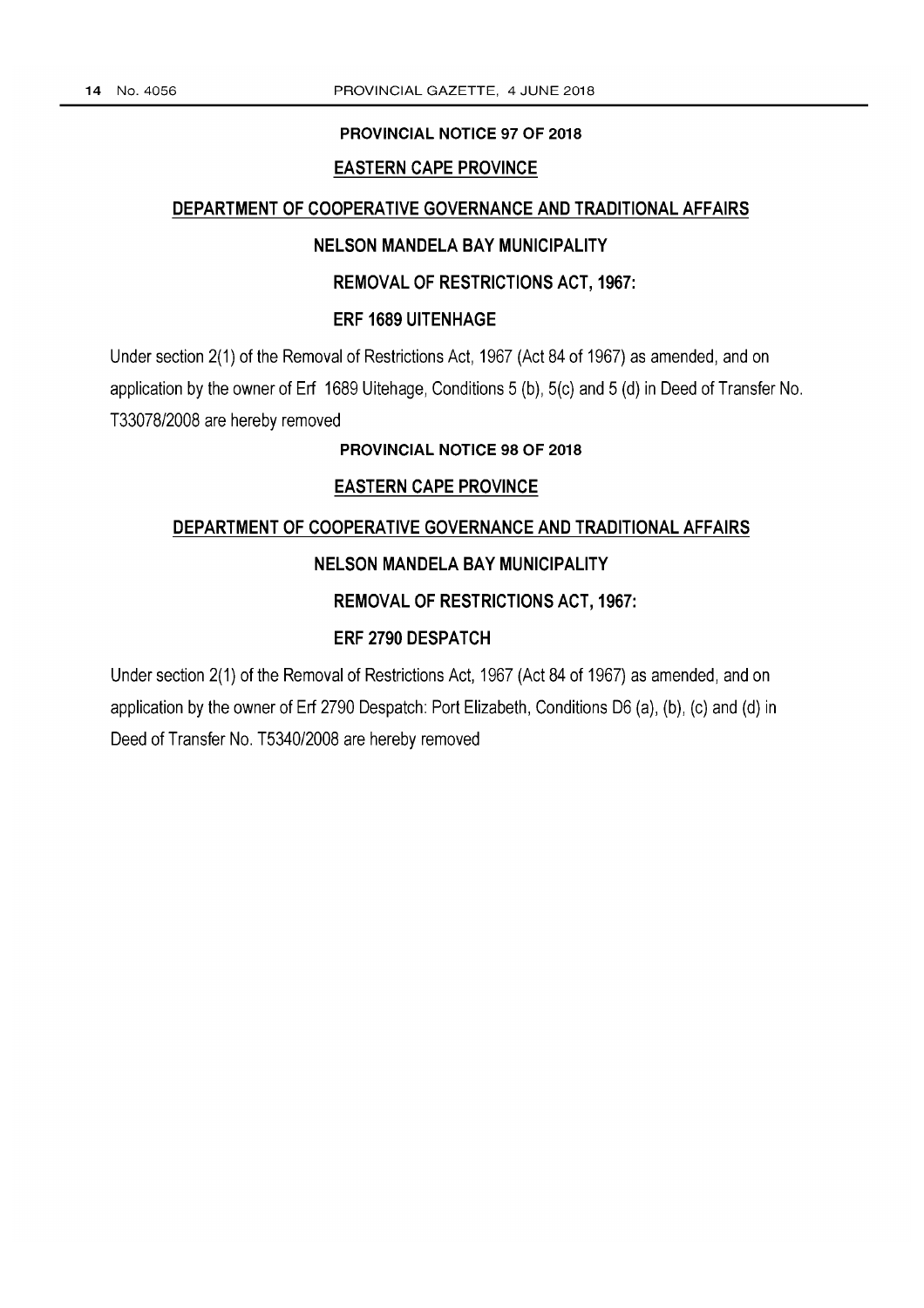# LOCAL AUTHORITY NOTICES • PLAASLIKE OWERHEIDS KENNISGEWINGS

#### **LOCAL AUTHORITY NOTICE 95 OF 2018**

#### **For attention: The Executor for Estate Late Fikile Philemon Dunywa**

#### **Notice of Expropriation: Erf 1426 Mthatha**

The municipal council has, with the approval of the MEC: Cooperative Governance and Traditional Affairs, expropriated a portion of the above property, as more fully described in this notice of expropriation.

The portion consists of a strip of land, measuring 40.93 m by 10 m and running adjacent to the northern boundary. The approximate position thereof is apparent from the sketch plan below. The approximate extent of the portion in question is 409.3  $m<sup>2</sup>$ .

The date of expropriation was 1 May 2018, which is when the portion described above was placed into permanent use for the construction of the Northern Outfall Sewer Pipeline. This is also the date from which the municipal council may take possession of the portion in question.

We draw your attention to the provisions of section 9(1) and section 12(3)(a)(ii) of the Expropriation Act 63 of 1975 ('the Act').

The municipal council is willing to treat for the amount of compensation to be paid. You are required to notify the municipal council of the amount of compensation that you are willing to accept, provided that the amount in question does not exceed the market value of the portion in question. We draw your attention to the provisions of section 112 of the Municipalities Act 24 of 1979 (Transkei).

As compensation for the above expropriation, the Municipality hereby offers the amount of **R15,757.50.** Such amount comprises the value allocated to the portion of the property by a professional valuer, plus ten percent (10%) thereof in accordance with the requirements of section  $12(2)(a)$  of the Act.

Kindly note that if a lessee has a right by virtue of a lease contemplated in section  $9(1)(d)(i)$  of the Act, in respect of the property and of which the municipal council had no knowledge on the date of this notice, then the municipal council may withdraw the above offer.

Please contact the legal advisors for the municipal council in the event of any need for clarification. In that respect, the contact details for the above advisors are as follows: CLARK\_LAING inc, 043 721 1556 (tel), 043 7210592 (fax) or smartlaw@clarklaing.co.za (ref: Justin Laing).

### **CLARK\_LAING inc**

**On behalf of the O.R. Tambo District Municipality**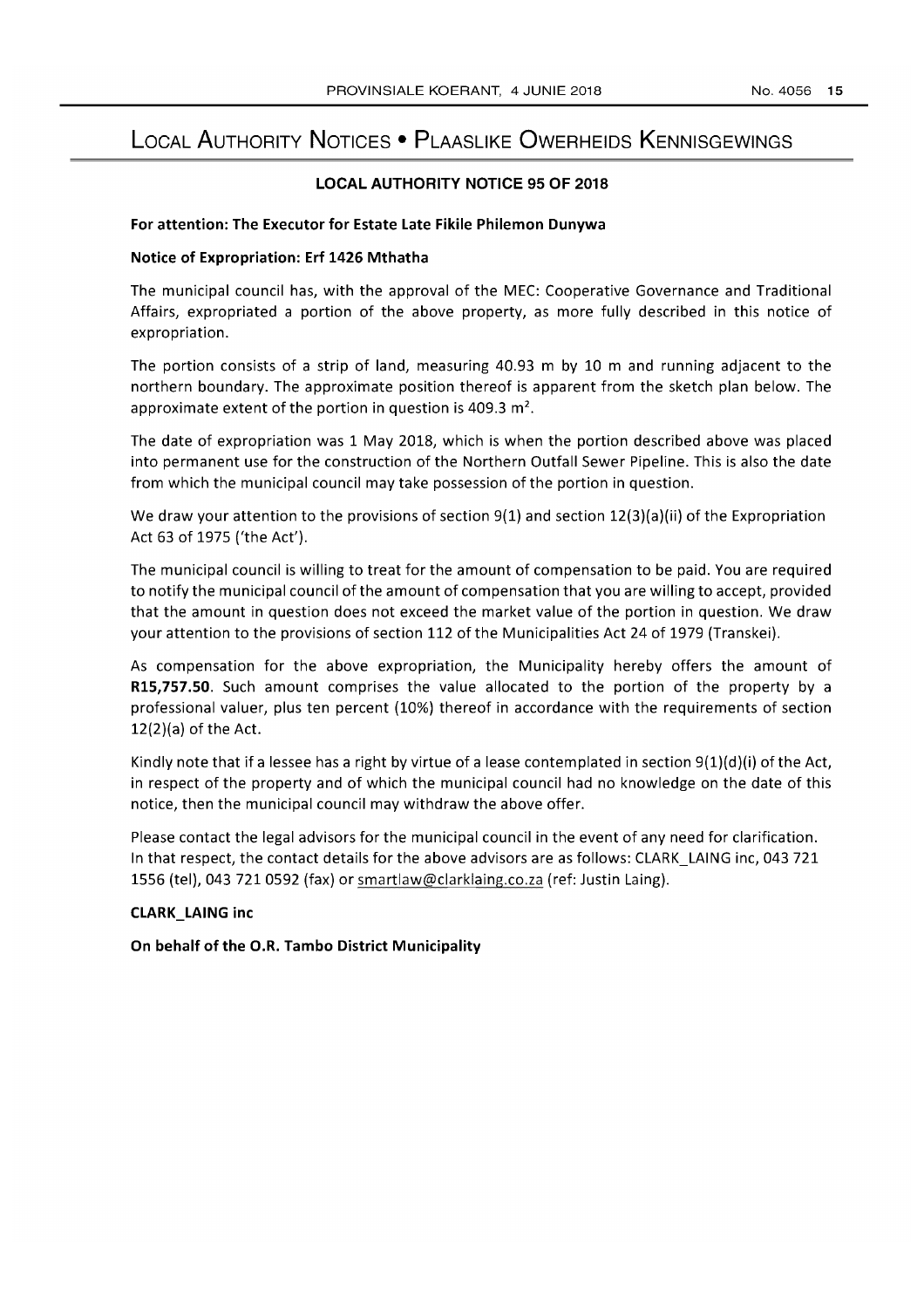#### **ISAZISO**

#### **Ukuqwalasela: Ummangaleli weeMpahla zikaFikile Philemon Dunywa ongasekhoyo**

#### **Isaziso sokuHluthwa kwesiza: iSiza 1426 eMthatha**

Ibhunga likamasipala, ngokuvunyelwa ngu-MEC: Cooperative Governance and Traditional Affairs, lihluthe inxalenye yesiza esichaziweyo apha ngasentla, njengoko ichazwe ngokucacileyo kwesi saziso sokuhluthwa kwesiza.

Lenxalenye inesiqephu somhlaba, omlinganiso ingu-40.93 m nge-10 m okufuphi nomda wasentla. Umda walomhlaba esiphathelene ngawo ubonakala kwisicwangciso sezitrato esingezantsi. Ubungakanani bendawo esiphathelene nayo ngu 409.3 m<sup>2</sup>.

Umhla wokuhluthwa kwaso es-isiza ngowama-1 kuMeyi 2018, okungumhla xa isahlulo esichazwe ngasentla sabekwa kusetyenziso olusisigxina ekwakhiweni kwePipeline ye-Northern Outfall Sewer. Lo ngumhla apho ibhunga likamasipala linokuthi liwuthabathele kuwo lomhlaba.

Siyakuqwalasela imiqathango yecandelo 9 (1) kunye necandelo 12 (3) (a) (ii) yoMthetho wokuhluthwa kwomhlaba yoHlomelo ka-63 ka-1975 ('uMthetho').

Ibhunga likaMasipala likulungele ukuluthabathela kulo uxanduva Iwembuyekezo eyakuhlawulwa. Uyacelwa ukuba uxelele ibhunga likamasipala lemali yembuyekezo ozimisele ukuyifumana, mali leyo ingenakudlula kwixabiso lemarike yalomhlaba esiphathelene ngawo. Qwalasela imimiselo yecandelo 112 yoMthetho kaMasipala 24 ka-1979 (iTranskei).

Njengembuyekezo yokuhluthwa kwalomhlaba ungentla, uMasipala unika imali engama-R15,757.50. Isixa esinjalo sinexabiso elabelwe isahlulo somhlaba ngumgcini-xabiso oqeqeshiweyo, kunye neepesenti ezilishumi (10%) ngokuhambelana neemfuno zecandelo 12 (2) (a) loMthetho.

Kucelwa uqaphele ukuba ukuba umqeshi unelungelo ngenxa yengxelo echazwe kwicandelo 9 (1) (d) (i) loMthetho, ngokubhekiselele kwimihlaba kwaye apho ibhunga likamasipala lingenalo ulwazi ngomhla wesaziso, ngoko ke ibhunga likamasipala linokurhoxisa umnikelo ochaziweyo ngasentla.

Nceda uqhagamshelane nabacebisi bezomthetho kwibhunga likamasipala xa kwenzeka nayiphi na imfuneko yengcaciso. Ngenxa yoko, iinkcukacha zoqhagamshelwano zabacebisi bangentla zezi zilandelayo: CLARK\_LAING Inc, 043 721 1556 (inombolo), 043 721 0592 (ifeksi) okanye smartlaw@clarklaing.co.za (u-Justin Laing).

#### **CLARK\_LAING Inc**

**Egameni lenginqgi kaMasipala i- O.R. Tambo**